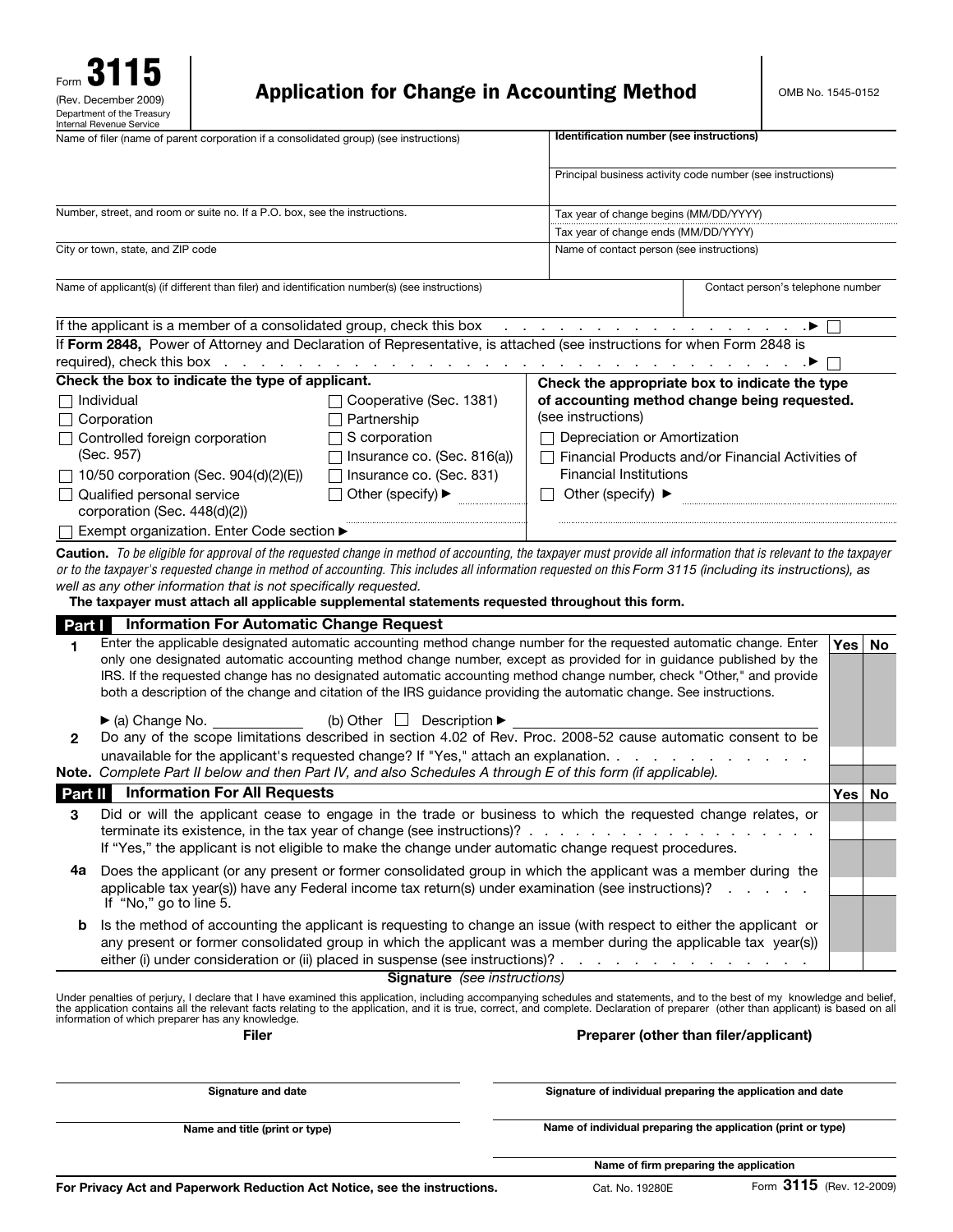| Form 3115 (Rev. 12-2009)<br>Page 2 |                                                                                                                                                                                                                                                                       |                                                              |                              |                                                                                                                                                                                                                                                                                                                                                                  |        |  |
|------------------------------------|-----------------------------------------------------------------------------------------------------------------------------------------------------------------------------------------------------------------------------------------------------------------------|--------------------------------------------------------------|------------------------------|------------------------------------------------------------------------------------------------------------------------------------------------------------------------------------------------------------------------------------------------------------------------------------------------------------------------------------------------------------------|--------|--|
|                                    | Part II Information For All Requests (continued)                                                                                                                                                                                                                      |                                                              |                              |                                                                                                                                                                                                                                                                                                                                                                  | Yes No |  |
| 4с                                 | tax year(s)) for any tax year under examination (see instructions)?                                                                                                                                                                                                   |                                                              |                              | Is the method of accounting the applicant is requesting to change an issue pending (with respect to either the<br>applicant or any present or former consolidated group in which the applicant was a member during the applicable<br>the contract of the contract of the contract of the contract of the contract of the contract of the contract of             |        |  |
| d                                  |                                                                                                                                                                                                                                                                       |                                                              |                              | Is the request to change the method of accounting being filed under the procedures requiring that the operating<br>division director consent to the filing of the request (see instructions)?                                                                                                                                                                    |        |  |
| е                                  | If "Yes," attach the consent statement from the director.<br>$\Box$ 90 day                                                                                                                                                                                            | $\Box$ 120 day: Date examination ended $\blacktriangleright$ |                              | Is the request to change the method of accounting being filed under the 90-day or 120-day window period?<br>If "Yes," check the box for the applicable window period and attach the required statement (see instructions).                                                                                                                                       |        |  |
| f                                  | year(s) under examination.<br>Name $\blacktriangleright$                                                                                                                                                                                                              |                                                              | Telephone number ▶           | If you answered "Yes" to line 4a, enter the name and telephone number of the examining agent and the tax<br>Tax year(s) $\blacktriangleright$                                                                                                                                                                                                                    |        |  |
| g                                  |                                                                                                                                                                                                                                                                       |                                                              |                              | Has a copy of this Form 3115 been provided to the examining agent identified on line 4f?                                                                                                                                                                                                                                                                         |        |  |
| 5a                                 | applicable tax year(s)) have any Federal income tax return(s) before Appeals and/or a Federal court?<br>If "Yes," enter the name of the (check the box)<br>telephone number, and the tax year(s) before Appeals and/or a Federal court.<br>Name $\blacktriangleright$ |                                                              | Telephone number ▶           | Does the applicant (or any present or former consolidated group in which the applicant was a member during the<br>$\Box$ Appeals officer and/or $\Box$ counsel for the government,<br>Tax year(s) $\blacktriangleright$                                                                                                                                          |        |  |
|                                    | on line 5a?                                                                                                                                                                                                                                                           |                                                              |                              | Has a copy of this Form 3115 been provided to the Appeals officer and/or counsel for the government identified                                                                                                                                                                                                                                                   |        |  |
| c                                  | If "Yes," attach an explanation.                                                                                                                                                                                                                                      |                                                              |                              | Is the method of accounting the applicant is requesting to change an issue under consideration by Appeals and/or<br>a Federal court (for either the applicant or any present or former consolidated group in which the applicant was a                                                                                                                           |        |  |
| 6                                  | and/or before a Federal court.                                                                                                                                                                                                                                        |                                                              |                              | If the applicant answered "Yes" to line 4a and/or 5a with respect to any present or former consolidated group,<br>attach a statement that provides each parent corporation's (a) name, (b) identification number, (c) address,<br>and (d) tax year(s) during which the applicant was a member that is under examination, before an Appeals office,               |        |  |
| 7                                  |                                                                                                                                                                                                                                                                       |                                                              |                              | If, for federal income tax purposes, the applicant is either an entity (including a limited liability company) treated as<br>a partnership or an S corporation, is it requesting a change from a method of accounting that is an issue under<br>consideration in an examination, before Appeals, or before a Federal court, with respect to a Federal income tax |        |  |
| ၓa                                 | If "Yes," the applicant is not eligible to make the change.<br>receive audit protection for the requested change (see instructions)?                                                                                                                                  |                                                              |                              | Does the applicable revenue procedure (advance consent or automatic consent) state that the applicant does not                                                                                                                                                                                                                                                   |        |  |
| b                                  | If "Yes," attach an explanation.                                                                                                                                                                                                                                      |                                                              |                              |                                                                                                                                                                                                                                                                                                                                                                  |        |  |
| 9а                                 | (including the year of the requested change)?.                                                                                                                                                                                                                        |                                                              |                              | Has the applicant, its predecessor, or a related party requested or made (under either an automatic change<br>procedure or a procedure requiring advance consent) a change in method of accounting within the past 5 years                                                                                                                                       |        |  |
|                                    | (including the tax year of change) and state whether the applicant received consent.                                                                                                                                                                                  |                                                              |                              | If "Yes," for each trade or business, attach a description of each requested change in method of accounting                                                                                                                                                                                                                                                      |        |  |
| c                                  | an explanation.                                                                                                                                                                                                                                                       |                                                              |                              | If any application was withdrawn, not perfected, or denied, or if a Consent Agreement granting a change was not<br>signed and returned to the IRS, or the change was not made or not made in the requested year of change, attach                                                                                                                                |        |  |
| 10a                                |                                                                                                                                                                                                                                                                       |                                                              |                              | Does the applicant, its predecessor, or a related party currently have pending any request (including any<br>concurrently filed request) for a private letter ruling, change in method of accounting, or technical advice?.<br><b>Contract</b>                                                                                                                   |        |  |
| b                                  | in the request(s).                                                                                                                                                                                                                                                    |                                                              |                              | If "Yes," for each request attach a statement providing the name(s) of the taxpayer, identification number(s), the<br>type of request (private letter ruling, change in method of accounting, or technical advice), and the specific issue(s)                                                                                                                    |        |  |
| 11                                 | Is the applicant requesting to change its overall method of accounting?<br>accounting. Also, complete Schedule A on page 4 of this form.                                                                                                                              |                                                              |                              | If "Yes," check the appropriate boxes below to indicate the applicant's present and proposed methods of                                                                                                                                                                                                                                                          |        |  |
|                                    | <b>Present method:</b>                                                                                                                                                                                                                                                | Cash                                                         | Accrual<br>$\vert \ \ \vert$ | $\Box$ Hybrid (attach description)                                                                                                                                                                                                                                                                                                                               |        |  |
|                                    | <b>Proposed method:</b>                                                                                                                                                                                                                                               | Cash                                                         | Accrual<br>$\mathsf{L}$      | $\Box$ Hybrid (attach description)                                                                                                                                                                                                                                                                                                                               |        |  |
|                                    |                                                                                                                                                                                                                                                                       |                                                              |                              |                                                                                                                                                                                                                                                                                                                                                                  |        |  |

|  |  | Form 3115 (Rev. 12-2009) |
|--|--|--------------------------|
|--|--|--------------------------|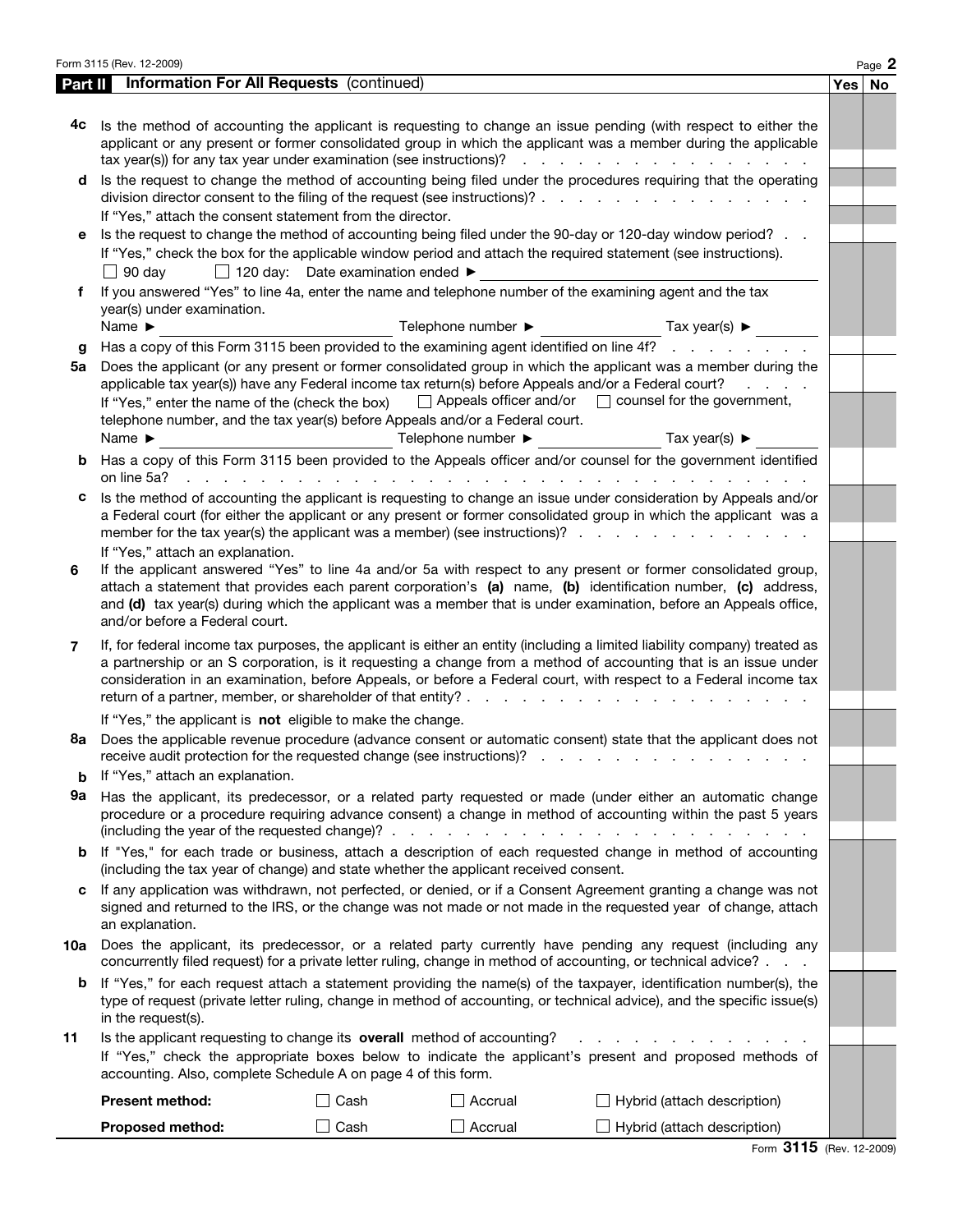|               |                                                                                                                                                                                                                                                                                                                                                                                                                                                                                                                                               | Form 3115 (Rev. 12-2009)                               |     |                                                                                                                                                    |     |                                                                                                                                                                                                                                                                                                                                                                                                                                                                                                                                                | Page 3 |
|---------------|-----------------------------------------------------------------------------------------------------------------------------------------------------------------------------------------------------------------------------------------------------------------------------------------------------------------------------------------------------------------------------------------------------------------------------------------------------------------------------------------------------------------------------------------------|--------------------------------------------------------|-----|----------------------------------------------------------------------------------------------------------------------------------------------------|-----|------------------------------------------------------------------------------------------------------------------------------------------------------------------------------------------------------------------------------------------------------------------------------------------------------------------------------------------------------------------------------------------------------------------------------------------------------------------------------------------------------------------------------------------------|--------|
| Part II       |                                                                                                                                                                                                                                                                                                                                                                                                                                                                                                                                               | <b>Information For All Requests (continued)</b>        |     |                                                                                                                                                    |     |                                                                                                                                                                                                                                                                                                                                                                                                                                                                                                                                                | Yes No |
| 12            |                                                                                                                                                                                                                                                                                                                                                                                                                                                                                                                                               | complete description for each of the following:        |     |                                                                                                                                                    |     | If the applicant is either (i) not changing its overall method of accounting, or (ii) is changing its overall method of<br>accounting and also changing to a special method of accounting for one or more items, attach a detailed and                                                                                                                                                                                                                                                                                                         |        |
| а             |                                                                                                                                                                                                                                                                                                                                                                                                                                                                                                                                               | The item(s) being changed.                             |     |                                                                                                                                                    |     |                                                                                                                                                                                                                                                                                                                                                                                                                                                                                                                                                |        |
| b             |                                                                                                                                                                                                                                                                                                                                                                                                                                                                                                                                               |                                                        |     | The applicant's present method for the item(s) being changed.                                                                                      |     |                                                                                                                                                                                                                                                                                                                                                                                                                                                                                                                                                |        |
| с<br>d        |                                                                                                                                                                                                                                                                                                                                                                                                                                                                                                                                               |                                                        |     | The applicant's proposed method for the item(s) being changed.<br>The applicant's present overall method of accounting (cash, accrual, or hybrid). |     |                                                                                                                                                                                                                                                                                                                                                                                                                                                                                                                                                |        |
|               |                                                                                                                                                                                                                                                                                                                                                                                                                                                                                                                                               |                                                        |     |                                                                                                                                                    |     | Attach a detailed and complete description of the applicant's trade(s) or business(es), and the principal business                                                                                                                                                                                                                                                                                                                                                                                                                             |        |
| 13            | activity code for each. If the applicant has more than one trade or business as defined in Regulations section<br>1.446-1(d), describe: whether each trade or business is accounted for separately; the goods and services<br>provided by each trade or business and any other types of activities engaged in that generate gross income; the<br>overall method of accounting for each trade or business; and which trade or business is requesting to change its<br>accounting method as part of this application or a separate application. |                                                        |     |                                                                                                                                                    |     |                                                                                                                                                                                                                                                                                                                                                                                                                                                                                                                                                |        |
| 14            | Will the proposed method of accounting be used for the applicant's books and records and financial statements?<br>For insurance companies, see the instructions<br>If "No," attach an explanation.                                                                                                                                                                                                                                                                                                                                            |                                                        |     |                                                                                                                                                    |     |                                                                                                                                                                                                                                                                                                                                                                                                                                                                                                                                                |        |
| 15a           |                                                                                                                                                                                                                                                                                                                                                                                                                                                                                                                                               | potential closing of the year under section 381(b)(1)? |     |                                                                                                                                                    |     | Has the applicant engaged, or will it engage, in a transaction to which section 381(a) applies (e.g., a<br>reorganization, merger, or liquidation) during the proposed tax year of change determined without regard to any                                                                                                                                                                                                                                                                                                                     |        |
| b<br>16       | If "Yes," for the items of income and expense that are the subject of this application, attach a statement identifying<br>the methods of accounting used by the parties to the section 381(a) transaction immediately before the date of<br>distribution or transfer and the method(s) that would be required by section $381(c)(4)$ or (c)(5) absent consent to<br>the change(s) requested in this application.<br>Does the applicant request a conference with the IRS National Office if the IRS proposes an adverse response?             |                                                        |     |                                                                                                                                                    |     |                                                                                                                                                                                                                                                                                                                                                                                                                                                                                                                                                |        |
| 17            |                                                                                                                                                                                                                                                                                                                                                                                                                                                                                                                                               |                                                        |     |                                                                                                                                                    |     | If the applicant is changing to either the overall cash method, an overall accrual method, or is changing its method                                                                                                                                                                                                                                                                                                                                                                                                                           |        |
|               | change.                                                                                                                                                                                                                                                                                                                                                                                                                                                                                                                                       |                                                        |     |                                                                                                                                                    |     | of accounting for any property subject to section 263A, any long-term contract subject to section 460, or<br>inventories subject to section 474, enter the applicant's gross receipts for the 3 tax years preceding the tax year of                                                                                                                                                                                                                                                                                                            |        |
|               | 1st preceding<br>\$                                                                                                                                                                                                                                                                                                                                                                                                                                                                                                                           | year ended: mo.                                        | yr. | 2nd preceding<br>year ended: mo.<br>\$                                                                                                             | yr. | 3rd preceding<br>year ended: mo.<br>yr.<br>\$                                                                                                                                                                                                                                                                                                                                                                                                                                                                                                  |        |
| Part III      |                                                                                                                                                                                                                                                                                                                                                                                                                                                                                                                                               |                                                        |     | <b>Information For Advance Consent Request</b>                                                                                                     |     |                                                                                                                                                                                                                                                                                                                                                                                                                                                                                                                                                | Yes No |
| 18            |                                                                                                                                                                                                                                                                                                                                                                                                                                                                                                                                               |                                                        |     |                                                                                                                                                    |     | Is the applicant's requested change described in any revenue procedure, revenue ruling, notice, regulation, or                                                                                                                                                                                                                                                                                                                                                                                                                                 |        |
|               |                                                                                                                                                                                                                                                                                                                                                                                                                                                                                                                                               |                                                        |     | other published guidance as an automatic change request?                                                                                           |     |                                                                                                                                                                                                                                                                                                                                                                                                                                                                                                                                                |        |
|               |                                                                                                                                                                                                                                                                                                                                                                                                                                                                                                                                               | request procedures.                                    |     |                                                                                                                                                    |     | If "Yes," attach an explanation describing why the applicant is submitting its request under advance consent                                                                                                                                                                                                                                                                                                                                                                                                                                   |        |
| 19            |                                                                                                                                                                                                                                                                                                                                                                                                                                                                                                                                               |                                                        |     | discussion of the contrary authorities or a statement that no contrary authority exists.                                                           |     | Attach a full explanation of the legal basis supporting the proposed method for the item being changed. Include a<br>detailed and complete description of the facts that explains how the law specifically applies to the applicant's<br>situation and that demonstrates that the applicant is authorized to use the proposed method. Include all authority<br>(statutes, regulations, published rulings, court cases, etc.) supporting the proposed method. Also, include either a                                                            |        |
| 20            |                                                                                                                                                                                                                                                                                                                                                                                                                                                                                                                                               |                                                        |     | Attach a copy of all documents related to the proposed change (see instructions).                                                                  |     |                                                                                                                                                                                                                                                                                                                                                                                                                                                                                                                                                |        |
| 21<br>22      |                                                                                                                                                                                                                                                                                                                                                                                                                                                                                                                                               |                                                        |     | Attach a statement of the applicant's reasons for the proposed change.                                                                             |     | If the applicant is a member of a consolidated group for the year of change, do all other members of the                                                                                                                                                                                                                                                                                                                                                                                                                                       |        |
|               |                                                                                                                                                                                                                                                                                                                                                                                                                                                                                                                                               | If "No," attach an explanation.                        |     | consolidated group use the proposed method of accounting for the item being changed?                                                               |     |                                                                                                                                                                                                                                                                                                                                                                                                                                                                                                                                                |        |
| 23а           |                                                                                                                                                                                                                                                                                                                                                                                                                                                                                                                                               |                                                        |     | Enter the amount of user fee attached to this application (see instructions). $\blacktriangleright$                                                |     | \$                                                                                                                                                                                                                                                                                                                                                                                                                                                                                                                                             |        |
| b             |                                                                                                                                                                                                                                                                                                                                                                                                                                                                                                                                               | Section 481(a) Adjustment                              |     |                                                                                                                                                    |     | If the applicant qualifies for a reduced user fee, attach the required information or certification (see instructions).                                                                                                                                                                                                                                                                                                                                                                                                                        |        |
| Part IV<br>24 |                                                                                                                                                                                                                                                                                                                                                                                                                                                                                                                                               |                                                        |     |                                                                                                                                                    |     | Does the applicable revenue procedure, revenue ruling, notice, regulation, or other published guidance require the applicant to                                                                                                                                                                                                                                                                                                                                                                                                                | Yes No |
|               |                                                                                                                                                                                                                                                                                                                                                                                                                                                                                                                                               | If "Yes," do not complete lines 25, 26, and 27 below.  |     |                                                                                                                                                    |     | implement the requested change in method of accounting on a cut-off basis rather than a section 481(a) adjustment?                                                                                                                                                                                                                                                                                                                                                                                                                             |        |
| 25            |                                                                                                                                                                                                                                                                                                                                                                                                                                                                                                                                               | income. $\triangleright$ \$                            |     | the amount of the section 481(a) adjustment attributable to each applicant.                                                                        |     | Enter the section $481(a)$ adjustment. Indicate whether the adjustment is an increase $(+)$ or a decrease $(-)$ in<br>Attach a summary of the computation and an explanation of the methodology<br>used to determine the section 481(a) adjustment. If it is based on more than one component, show the<br>computation for each component. If more than one applicant is applying for the method change on the same<br>application, attach a list of the name, identification number, principal business activity code (see instructions), and |        |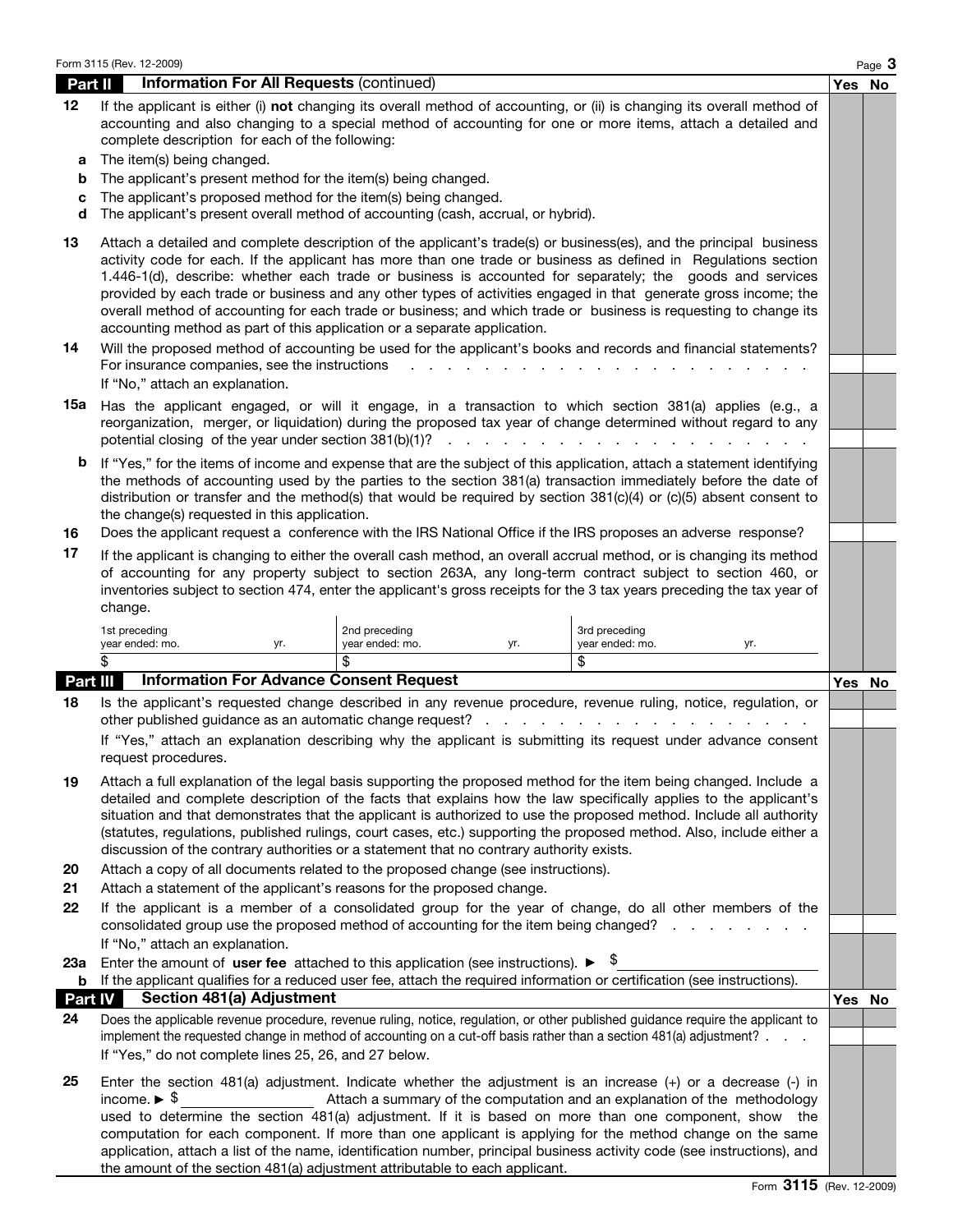|        | Form 3115 (Rev. 12-2009)                                                                                                                                |  | Page 4 |  |  |
|--------|---------------------------------------------------------------------------------------------------------------------------------------------------------|--|--------|--|--|
|        | Section 481(a) Adjustment (continued)<br>Part IV                                                                                                        |  | Yes No |  |  |
| 26     | If the section 481(a) adjustment is an increase to income of less than \$25,000, does the applicant elect to take the                                   |  |        |  |  |
| 27     | Is any part of the section 481(a) adjustment attributable to transactions between members of an affiliated group, a<br>If "Yes," attach an explanation. |  |        |  |  |
|        | Schedule A-Change in Overall Method of Accounting (If Schedule A applies, Part I below must be completed.)                                              |  |        |  |  |
| Part I | <b>Change in Overall Method (see instructions)</b>                                                                                                      |  |        |  |  |
|        | Enter the following amounts as of the close of the tax year preceding the year of change. If none, state "None." Also, attach a                         |  |        |  |  |

|   |                                                                                                                                                                                                                                    | Amount |
|---|------------------------------------------------------------------------------------------------------------------------------------------------------------------------------------------------------------------------------------|--------|
|   | a Income accrued but not received (such as accounts receivable)                                                                                                                                                                    |        |
|   | <b>b</b> Income received or reported before it was earned (such as advanced payments). Attach a description of                                                                                                                     |        |
|   |                                                                                                                                                                                                                                    |        |
|   |                                                                                                                                                                                                                                    |        |
|   | e Supplies on hand previously deducted and/or not previously reported                                                                                                                                                              |        |
| f | Inventory on hand previously deducted and/or not previously reported. Complete Schedule D, Part II                                                                                                                                 |        |
|   | g Other amounts (specify). Attach a description of the item and the legal basis for its inclusion in the<br>calculation of the section 481(a) adjustment. $\blacktriangleright$                                                    |        |
|   | <b>h</b> Net section 481(a) adjustment (Combine lines $1a-1g$ .) Indicate whether the adjustment is an increase $(+)$<br>or decrease (-) in income. Also enter the net amount of this section 481(a) adjustment amount on Part IV, |        |
|   |                                                                                                                                                                                                                                    |        |

**2** Is the applicant also requesting the recurring item exception under section 461(h)(3)? . . . . . .  $\Box$  **Yes**  $\Box$  **No** 

statement providing a breakdown of the amounts entered on lines 1a through 1g.

**3** Attach copies of the profit and loss statement (Schedule F (Form 1040) for farmers) and the balance sheet, if applicable, as of the close of the tax year preceding the year of change. Also attach a statement specifying the accounting method used when preparing the balance sheet. If books of account are not kept, attach a copy of the business schedules submitted with the Federal income tax return or other return (e.g., tax-exempt organization returns) for that period. If the amounts in Part I, lines 1a through 1g, do not agree with those shown on both the profit and loss statement and the balance sheet, attach a statement explaining the differences.

## **Part II** Change to the Cash Method For Advance Consent Request (see instructions)

Applicants requesting a change to the cash method must attach the following information:

- **1** A description of inventory items (items whose production, purchase, or sale is an income-producing factor) and materials and supplies used in carrying out the business.
- **2** An explanation as to whether the applicant is required to use the accrual method under any section of the Code or regulations.

## Schedule B—Change to the Deferral Method for Advance Payments (see instructions)

- **1** If the applicant is requesting to change to the Deferral Method for advance payments described in section 5.02 of Rev. Proc. 2004-34, 2004-1 C.B. 991, attach the following information:
- **a** A statement explaining how the advance payments meet the definition in section 4.01 of Rev. Proc. 2004-34.
- **b** If the applicant is filing under the automatic change procedures of Rev. Proc. 2008-52, the information required by section 8.02(3)(a)-(c) of Rev. Proc. 2004-34.
- **c** If the applicant is filing under the advance consent provisions of Rev. Proc. 97-27, the information required by section 8.03(2)(a)-(f) of Rev. Proc. 2004-34.
- **2** If the applicant is requesting to change to the deferral method for advance payments described in Regulations section 1.451-5(b)(1)(ii), attach the following.
- **a** A statement explaining how the advance payments meet the definition in Regulations section 1.451-5(a)(1).
- **b** A statement explaining what portions of the advance payments, if any, are attributable to services, whether such services are integral to the provisions of goods or items, and whether any portions of the advance payments that are attributable to non-integral services are less than five percent of the total contract prices. See Regulations sections 1.451-5(a)(2)(i) and (3).
- **c** A statement explaining that the advance payments will be included in income no later than when included in gross receipts for purposes of the applicant's financial reports. See Regulations section 1.451-5(b)(1)(ii).
- d A statement explaining whether the inventoriable goods exception of Regulations section 1.451-5(c) applies and if so, when substantial advance payments will be received under the contracts, and how the exception will limit the deferral of income.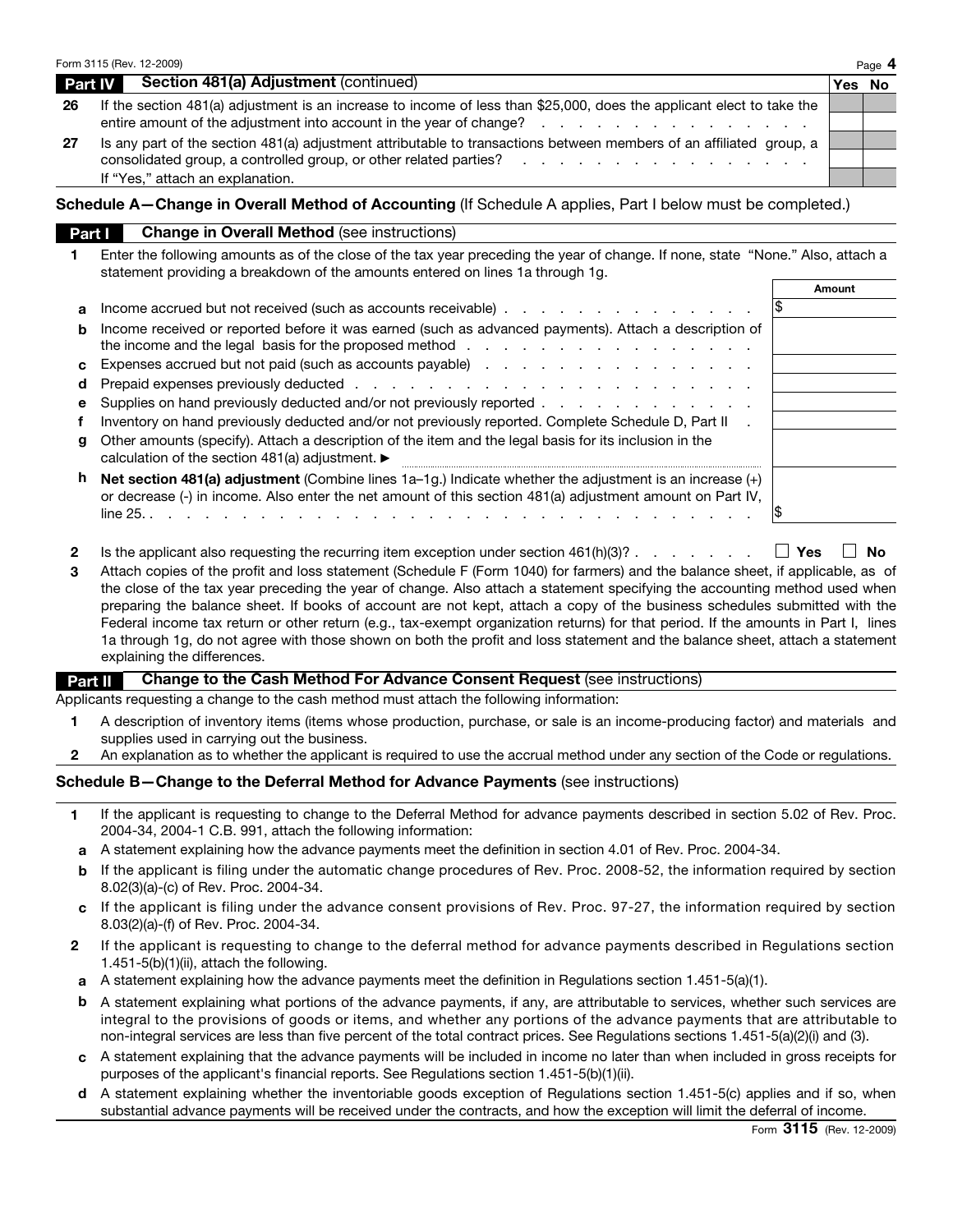# **Schedule C—Changes Within the LIFO Inventory Method** (see instructions)

## **Part I** General LIFO Information

Complete this section if the requested change involves changes within the LIFO inventory method. Also, attach a copy of all **Forms 970,** Application To Use LIFO Inventory Method, filed to adopt or expand the use of the LIFO method.

- **1** Attach a description of the applicant's present and proposed LIFO methods and submethods for each of the following items:
- **a** Valuing inventory (e.g., unit method or dollar-value method).
- **b** Pooling (e.g., by line or type or class of goods, natural business unit, multiple pools, raw material content, simplified dollarvalue method, inventory price index computation (IPIC) pools, vehicle-pool method, etc.).
- **c** Pricing dollar-value pools (e.g., double-extension, index, link-chain, link-chain index, IPIC method, etc.).
- **d** Determining the current-year cost of goods in the ending inventory (i.e., most recent acquisitions, earliest acquisitions during the current year, average cost of current-year acquisitions, or other permitted method).
- **2** If any present method or submethod used by the applicant is not the same as indicated on Form(s) 970 filed to adopt or expand the use of the method, attach an explanation.
- **3** If the proposed change is not requested for all the LIFO inventory, attach a statement specifying the inventory to which the change is and is not applicable.
- **4** If the proposed change is not requested for all of the LIFO pools, attach a statement specifying the LIFO pool(s) to which the change is applicable.
- **5** Attach a statement addressing whether the applicant values any of its LIFO inventory on a method other than cost. For example, if the applicant values some of its LIFO inventory at retail and the remainder at cost, identify which inventory items are valued under each method.
- **6** If changing to the IPIC method, attach a completed Form 970.

## **Part II Change in Pooling Inventories**

- **1** If the applicant is proposing to change its pooling method or the number of pools, attach a description of the contents of, and state the base year for, each dollar-value pool the applicant presently uses and proposes to use.
- **2** If the applicant is proposing to use natural business unit (NBU) pools or requesting to change the number of NBU pools, attach the following information (to the extent not already provided) in sufficient detail to show that each proposed NBU was determined under Regulations section 1.472-8(b)(1) and (2):
- **a** A description of the types of products produced by the applicant. If possible, attach a brochure.
- **b** A description of the types of processes and raw materials used to produce the products in each proposed pool.
- **c** If all of the products to be included in the proposed NBU pool(s) are not produced at one facility, state the reasons for the separate facilities, the location of each facility, and a description of the products each facility produces.
- **d** A description of the natural business divisions adopted by the taxpayer. State whether separate cost centers are maintained and if separate profit and loss statements are prepared.
- **e** A statement addressing whether the applicant has inventories of items purchased and held for resale that are not further processed by the applicant, including whether such items, if any, will be included in any proposed NBU pool.
- **f** A statement addressing whether all items including raw materials, goods-in-process, and finished goods entering into the entire inventory investment for each proposed NBU pool are presently valued under the LIFO method. Describe any items that are not presently valued under the LIFO method that are to be included in each proposed pool.
- **g** A statement addressing whether, within the proposed NBU pool(s), there are items both sold to unrelated parties and transferred to a different unit of the applicant to be used as a component part of another product prior to final processing.
- **3** If the applicant is engaged in manufacturing and is proposing to use the multiple pooling method or raw material content pools, attach information to show that each proposed pool will consist of a group of items that are substantially similar. See Regulations section 1.472-8(b)(3).
- **4** If the applicant is engaged in the wholesaling or retailing of goods and is requesting to change the number of pools used, attach information to show that each of the proposed pools is based on customary business classifications of the applicant's trade or business. See Regulations section 1.472-8(c).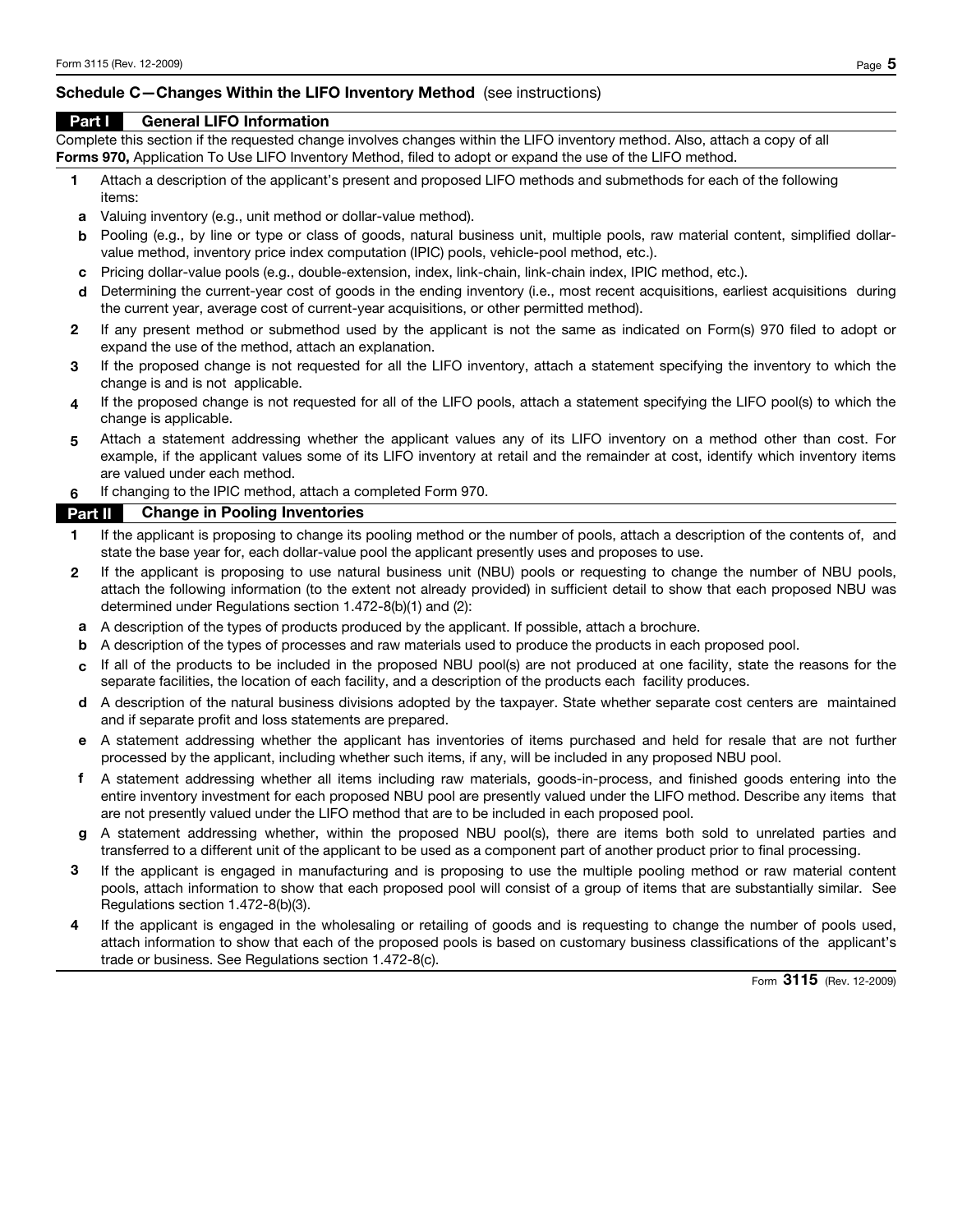# Schedule D-Change in the Treatment of Long-Term Contracts Under Section 460, Inventories, or Other Section 263A Assets (see instructions) Section 263A Assets (see instructions)

|         | <b>Section 263A Assets</b> (see instructions)                                                                                                                                                                                                                                                                                                                                          |                                       |                 |                          |                                       |
|---------|----------------------------------------------------------------------------------------------------------------------------------------------------------------------------------------------------------------------------------------------------------------------------------------------------------------------------------------------------------------------------------------|---------------------------------------|-----------------|--------------------------|---------------------------------------|
| Part I  | Change in Reporting Income From Long-Term Contracts (Also complete Part III on pages 7 and 8.)                                                                                                                                                                                                                                                                                         |                                       |                 |                          |                                       |
| 1       | To the extent not already provided, attach a description of the applicant's present and proposed methods for reporting income<br>and expenses from long-term contracts. Also, attach a representative actual contract (without any deletion) for the requested<br>change. If the applicant is a construction contractor, attach a detailed description of its construction activities. |                                       |                 |                          |                                       |
| 2a<br>b | Are the applicant's contracts long-term contracts as defined in section $460(f)(1)$ (see instructions)? $\therefore$<br>If "Yes," do all the contracts qualify for the exception under section 460(e) (see instructions)?                                                                                                                                                              |                                       |                 | $\Box$ Yes<br>$\Box$ Yes | $\Box$ No<br>$\Box$ No                |
| c       | If line 2b is "No," attach an explanation.<br>If line 2b is "Yes," is the applicant requesting to use the percentage-of-completion method using cost-to-<br>cost under Regulations section 1.460-4(b)?<br>the contract of the contract of the contract of the contract of the contract of                                                                                              |                                       |                 | $\Box$ Yes               | $\Box$ No                             |
| d       | If line 2c is "No," is the applicant requesting to use the exempt-contract percentage-of-completion                                                                                                                                                                                                                                                                                    |                                       |                 | $\Box$ Yes               | $\square$ No                          |
|         | If line 2d is "Yes," attach an explanation of what cost comparison the applicant will use to determine a<br>contract's completion factor.<br>If line 2d is "No," attach an explanation of what method the applicant is using and the authority for its use.                                                                                                                            |                                       |                 |                          |                                       |
| За<br>b | Does the applicant have long-term manufacturing contracts as defined in section $460(f)(2)$ ?<br>If "Yes," attach an explanation of the applicant's present and proposed method(s) of accounting for long-                                                                                                                                                                             |                                       |                 | $\square$ Yes            | $\Box$ No                             |
| C<br>4  | term manufacturing contracts.<br>Attach a description of the applicant's manufacturing activities, including any required installation of manufactured goods.<br>To determine a contract's completion factor using the percentage-of-completion method:                                                                                                                                |                                       |                 |                          |                                       |
| a<br>b  | Will the applicant use the cost-to-cost method in Regulations section 1.460-4(b)?<br>If line 4a is "No," is the applicant electing the simplified cost-to-cost method (see section 460(b)(3) and                                                                                                                                                                                       |                                       |                 | $\Box$ Yes               | $\Box$ No                             |
| 5       | والمتعاون والمتعاون والمتعاون والمتعاون والمتعاون والمتعاون والمتعاون والمتعاونة<br>Regulations section 1.460-5(c))?<br>Attach a statement indicating whether any of the applicant's contracts are either cost-plus long-term                                                                                                                                                          |                                       |                 | $\Box$ Yes               | $\Box$ No                             |
|         | contracts or Federal long-term contracts.                                                                                                                                                                                                                                                                                                                                              |                                       |                 |                          |                                       |
| Part II | Change in Valuing Inventories Including Cost Allocation Changes (Also complete Part III on pages 7 and 8.)                                                                                                                                                                                                                                                                             |                                       |                 |                          |                                       |
| 1       | Attach a description of the inventory goods being changed.                                                                                                                                                                                                                                                                                                                             |                                       |                 |                          |                                       |
| 2<br>За | Attach a description of the inventory goods (if any) NOT being changed.<br>Is the applicant subject to section 263A? If "No," go to line 4a                                                                                                                                                                                                                                            | and the second contract of the second |                 | $\Box$ Yes               | $\Box$ No                             |
| b       | Is the applicant's present inventory valuation method in compliance with section 263A (see instructions)?                                                                                                                                                                                                                                                                              |                                       |                 | Yes                      | No                                    |
| 4а      | Check the appropriate boxes below.                                                                                                                                                                                                                                                                                                                                                     | Inventory Being Changed               |                 |                          | <b>Inventory Not</b><br>Being Changed |
|         | Identification methods:<br>Specific identification<br>and the contract of the contract of the<br><b>FIFO</b><br>.<br><b>LIFO</b><br>the contract of the contract of the<br>$\sim$<br>and the company of the company<br>Other (attach explanation)<br>Valuation methods:<br>Cost or market, whichever is lower<br>Retail, lower of cost or market<br>Other (attach explanation)         | Present method                        | Proposed method |                          | Present method                        |
| b       | Enter the value at the end of the tax year preceding the year of change                                                                                                                                                                                                                                                                                                                |                                       |                 |                          |                                       |
| 5       | If the applicant is changing from the LIFO inventory method to a non-LIFO method, attach the following information (see                                                                                                                                                                                                                                                                |                                       |                 |                          |                                       |

instructions).

**a** Copies of Form(s) 970 filed to adopt or expand the use of the method.

- **b Only for applicants requesting advance consent.** A statement describing whether the applicant is changing to the method required by Regulations section 1.472-6(a) or (b), or whether the applicant is proposing a different method.
- **c** Only for applicants requesting an automatic change. The statement required by section 22.01(5) of the Appendix of Rev. Proc. 2008-52 (or its successor).

Form 3115 (Rev. 12-2009)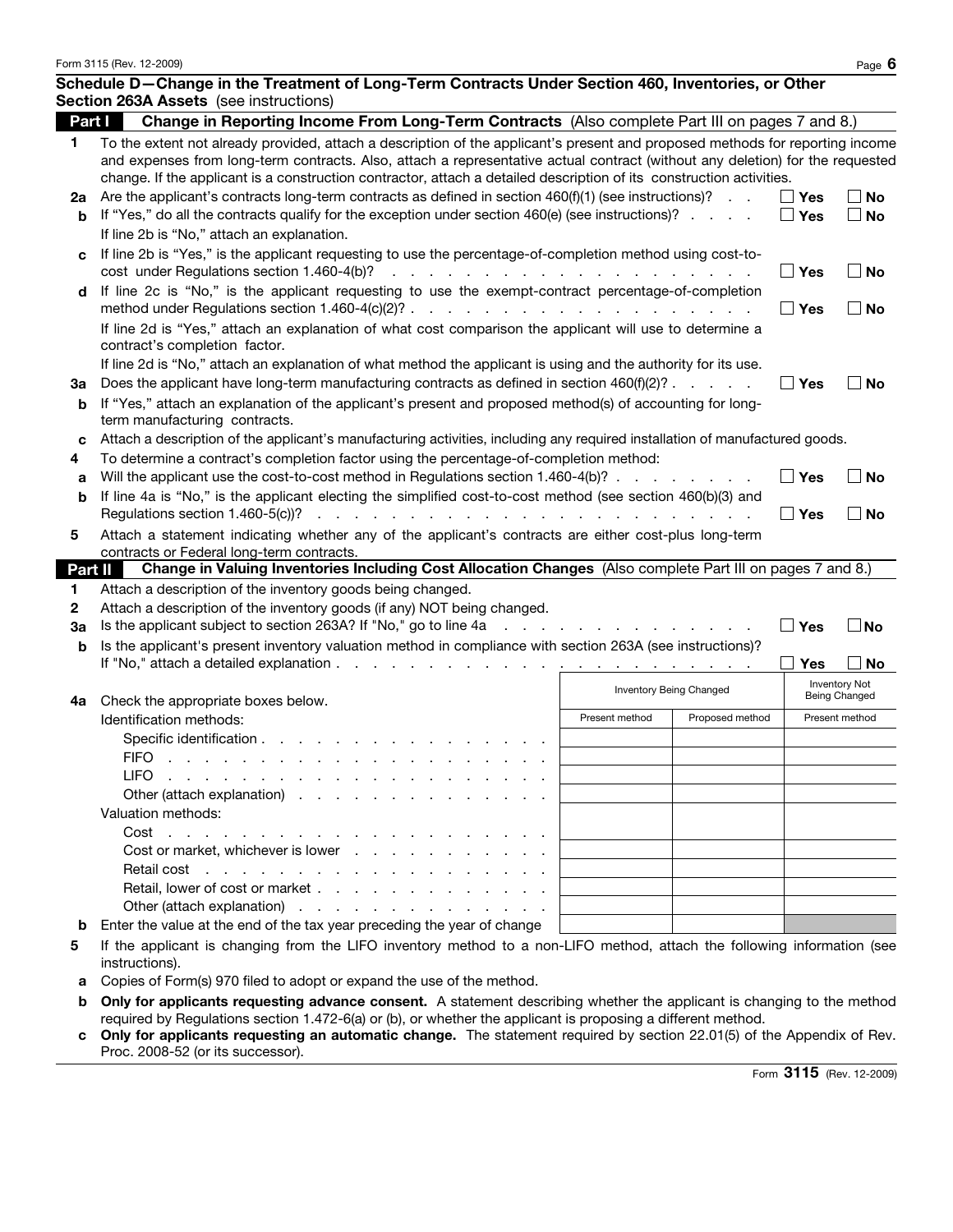#### Form 3115 (Rev. 12-2009) Page **7**

**Part III** Method of Cost Allocation (Complete this part if the requested change involves either property subject to section 263A or long-term contracts as described in section 460 (see instructions)).

## **Section A—Allocation and Capitalization Methods**

Attach a description (including sample computations) of the present and proposed method(s) the applicant uses to capitalize direct and indirect costs properly allocable to real or tangible personal property produced and property acquired for resale, or to allocate and, where appropriate, capitalize direct and indirect costs properly allocable to long-term contracts. Include a description of the method(s) used for allocating indirect costs to intermediate cost objectives such as departments or activities prior to the allocation of such costs to long-term contracts, real or tangible personal property produced, and property acquired for resale. The description must include the following:

- **1** The method of allocating direct and indirect costs (i.e., specific identification, burden rate, standard cost, or other reasonable allocation method).
- **2** The method of allocating mixed service costs (i.e., direct reallocation, step-allocation, simplified service cost using the laborbased allocation ratio, simplified service cost using the production cost allocation ratio, or other reasonable allocation method).
- **3** The method of capitalizing additional section 263A costs (i.e., simplified production with or without the historic absorption ratio election, simplified resale with or without the historic absorption ratio election including permissible variations, the U.S. ratio, or other reasonable allocation method).

## Section B—Direct and Indirect Costs Required To Be Allocated

Check the appropriate boxes showing the costs that are or will be fully included, to the extent required, in the cost of real or tangible personal property produced or property acquired for resale under section 263A or allocated to long-term contracts under section 460. Mark "N/A" in a box if those costs are not incurred by the applicant. If a box is not checked, it is assumed that those costs are not fully included to the extent required. Attach an explanation for boxes that are not checked.

|              |                                                                                                                                                                                                                                                                                                                                                   | Present method | Proposed method |
|--------------|---------------------------------------------------------------------------------------------------------------------------------------------------------------------------------------------------------------------------------------------------------------------------------------------------------------------------------------------------|----------------|-----------------|
| 1            | Direct material enterprise to contact the contact of the contact of the contact of the contact of the contact of the contact of the contact of the contact of the contact of the contact of the contact of the contact of the                                                                                                                     |                |                 |
| $\mathbf{2}$ |                                                                                                                                                                                                                                                                                                                                                   |                |                 |
| 3            |                                                                                                                                                                                                                                                                                                                                                   |                |                 |
| 4            |                                                                                                                                                                                                                                                                                                                                                   |                |                 |
| 5            |                                                                                                                                                                                                                                                                                                                                                   |                |                 |
| 6            |                                                                                                                                                                                                                                                                                                                                                   |                |                 |
| 7            |                                                                                                                                                                                                                                                                                                                                                   |                |                 |
| 8            |                                                                                                                                                                                                                                                                                                                                                   |                |                 |
| 9            | Handling, processing, assembly, and repackaging costs enterstand and an entertainment of the latest state of the transmission of the state of the state of the state of the state of the state of the state of the state of th                                                                                                                    |                |                 |
| 10           |                                                                                                                                                                                                                                                                                                                                                   |                |                 |
| 11           | Depreciation, amortization, and cost recovery allowance for equipment and facilities                                                                                                                                                                                                                                                              |                |                 |
|              |                                                                                                                                                                                                                                                                                                                                                   |                |                 |
| $12 \,$      |                                                                                                                                                                                                                                                                                                                                                   |                |                 |
| 13           |                                                                                                                                                                                                                                                                                                                                                   |                |                 |
| 14           |                                                                                                                                                                                                                                                                                                                                                   |                |                 |
| 15           |                                                                                                                                                                                                                                                                                                                                                   |                |                 |
| 16           | <b>Utilities</b>                                                                                                                                                                                                                                                                                                                                  |                |                 |
| 17           | Maintenance and repairs that relate to a production, resale, or long-term contract activity                                                                                                                                                                                                                                                       |                |                 |
| 18           | Engineering and design costs (not including section 174 research and experimental                                                                                                                                                                                                                                                                 |                |                 |
|              |                                                                                                                                                                                                                                                                                                                                                   |                |                 |
| 19           | Rework labor, scrap, and spoilage resolution and such a set of the set of the set of the set of the set of the                                                                                                                                                                                                                                    |                |                 |
| 20           |                                                                                                                                                                                                                                                                                                                                                   |                |                 |
| 21           |                                                                                                                                                                                                                                                                                                                                                   |                |                 |
| 22           | Bidding expenses incurred in the solicitation of contracts awarded to the applicant                                                                                                                                                                                                                                                               |                |                 |
| 23           | Licensing and franchise costs entering to the control of the control of the control of the control of the control of the control of the control of the control of the control of the control of the control of the control of                                                                                                                     |                |                 |
| 24           | Capitalizable service costs (including mixed service costs) (etc. by a service of the service of the service of                                                                                                                                                                                                                                   |                |                 |
| 25           | Administrative costs (not including any costs of selling or any return on capital)                                                                                                                                                                                                                                                                |                |                 |
| 26<br>27     | Research and experimental expenses attributable to long-term contracts    <br>Interest                                                                                                                                                                                                                                                            |                |                 |
| 28           | $\mathcal{L}$ , and the set of the set of the set of the set of the set of the set of the set of the set of the set of the set of the set of the set of the set of the set of the set of the set of the set of the set of the set<br>Other costs (Attach a list of these costs.) (and a set of the costs.) (b) (costs of the costs of the costs.) |                |                 |
|              |                                                                                                                                                                                                                                                                                                                                                   |                |                 |

Form 3115 (Rev. 12-2009)